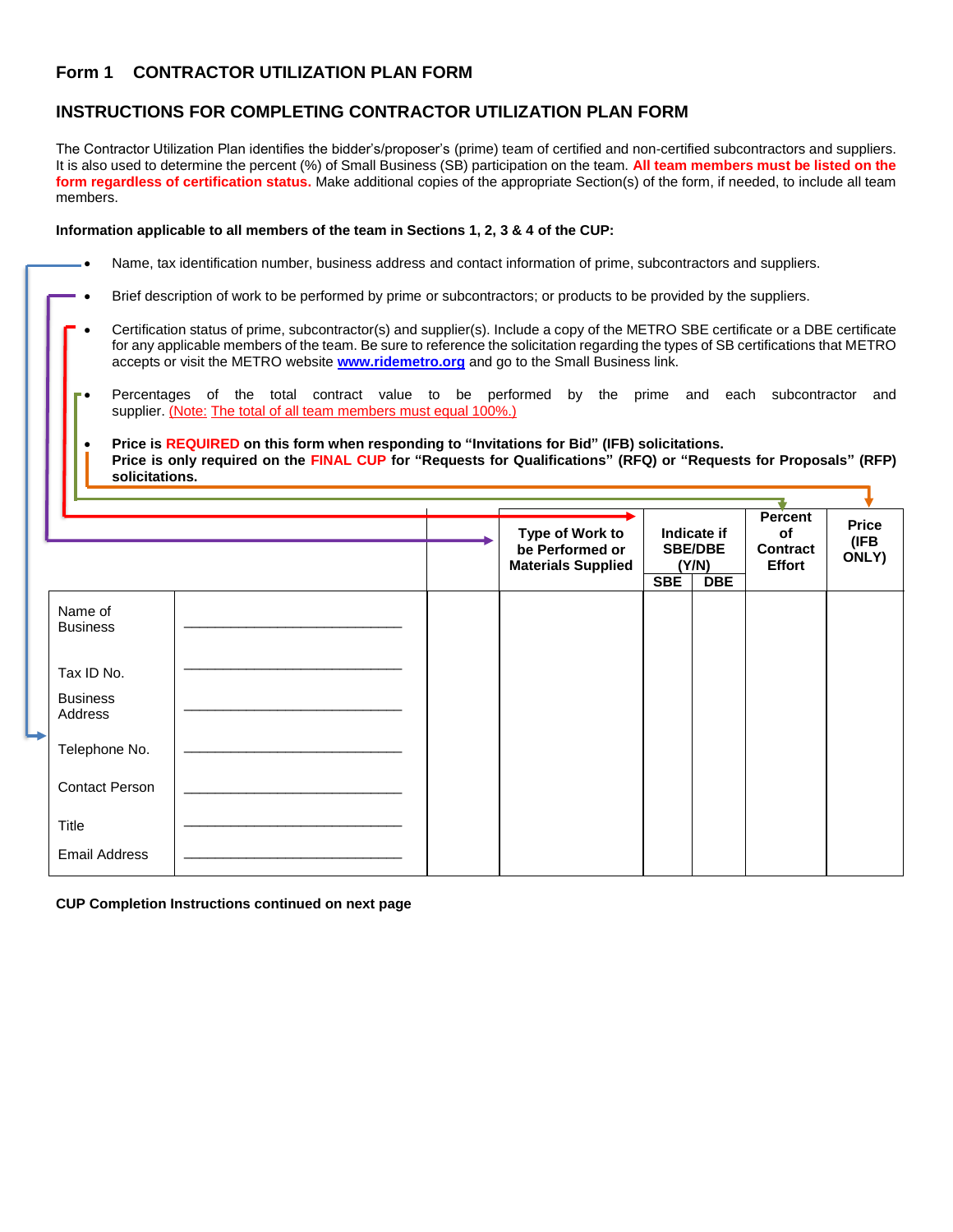**Section 1 – Prime Contractor: This Section is only for the bidder's/proposer's information.**

**Section 2 – Subcontractors: This Section is used to list all certified and non-certified subcontractors.**

**Section 3 – Suppliers – Manufacturers (100%): In this section, list all certified and non-certified suppliers that manufacturer or produce the product they are providing.**

• 100% of each certified supplier's contract value (or percentage) will count towards the SB goal.

**Section 4 – Suppliers – Dealers (60%): In this section, list all certified and non-certified suppliers that purchase their products from a wholesaler.**

- 60% of each certified supplier's contract value (or percentage) will count towards the SB goal.
- Note that the "**Percent of Contract Effort"** in this section is divided into 2 parts: **"100%"** and **"60%"**. **BOTH PERCENTAGES MUST BE SPECIFIED IF A SUPPLIER IS CERTIFIED.**
- The **"100%"** represents the total value of the P.O. (or Contract) as a percentage of the total value of the bid. *For example*: If the total bid is \$1,000,000 and the P.O. value is \$100,000, then the **100% value** = **10%** and the **60% value** = **6%**. In this example, only 6% (\$60,000) will be counted towards the SB goal. See example below:

|                      | <b>Percent of</b><br><b>Contract Effort</b> | <b>Price</b><br>(IFB ONLY)    |
|----------------------|---------------------------------------------|-------------------------------|
| 100%                 | 60%                                         |                               |
|                      | 100% Value (%):<br>10%                      | 100% Value (\$):<br>\$100,000 |
| 60% Value (%):<br>6% |                                             | 60% Value (\$):<br>\$60,000   |

Reminder: In the case of an RFP or RFQ, only specify the percentages.

## **Summary Totals & SBE/DBE Participation Section**

- In this section, under **"TOTAL AMOUNT OF BID/PROPOSAL",** specify the dollar amounts and the corresponding percentages relative to the total bid amount from Sections 1, 2, 3, & 4. (**Important:** The total dollars must match your bid amount and the corresponding percentages must total to 100%.)
- Under "**% SBE/DBE Participation"** specify the percent of SB participation per Sections 1,2,3 & 4. See IFB example below:

## **EXAMPLE ONLY SCENARIO: The Prime is not certified, and all of the subcontractors and suppliers are certified firms. The Small Business goal is 35%.**

|                                                                             | TOTAL AMOUNT OF BID/PROPOSAL                     |                                          |                           |
|-----------------------------------------------------------------------------|--------------------------------------------------|------------------------------------------|---------------------------|
| PRIME:<br>SUBCONTRACTORS:<br>SUPPLIER-MANUFACTURERS:<br>SUPPLIERS-DEALERS:  | \$500,000<br>\$300,000<br>\$100,000<br>\$100,000 | 50 %<br>30 %<br>10 %<br>$10 \frac{9}{6}$ | 0 %<br>30%<br>10 %<br>6 % |
| TOTAL BID/PROPOSAL AMOUNT: \$1,000,000                                      |                                                  | 100 %                                    | %<br>46                   |
| (Note: If the solicitation is an RFP or RFQ, only specify the percentages.) |                                                  |                                          |                           |

**Remember to submit all Sections, enter the information highlighted in yellow blow, sign and date the form.**

| Submitted By: |                                        |        |
|---------------|----------------------------------------|--------|
|               | Signature of Owner/Officer of Business | (Date) |

Address: <mark>I</mark>

Business Name: Name

Telephone/Email: |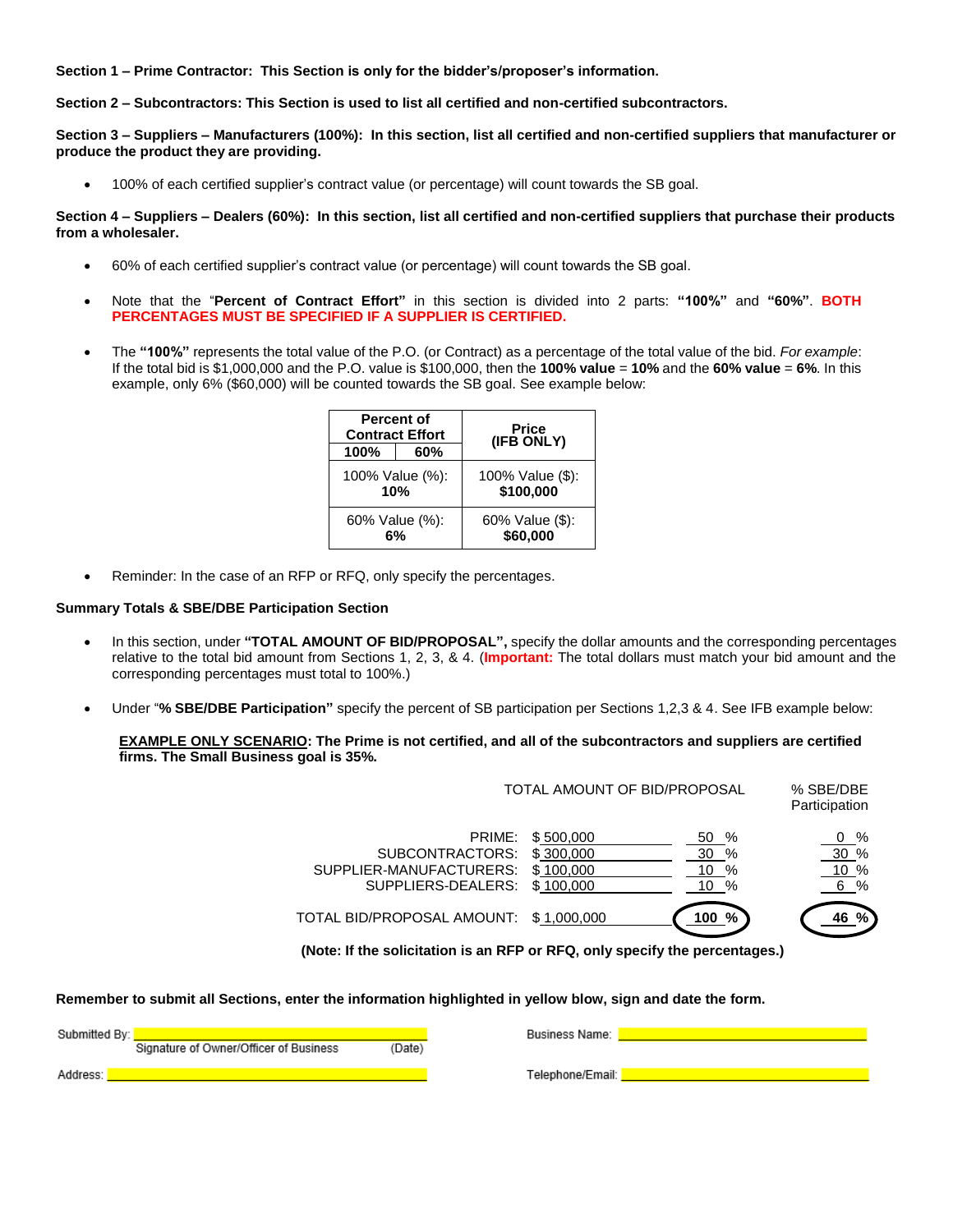Bidder/Proposer presents the following participants in this solicitation and any resulting contract.

| Section 1-<br><b>PRIME CONTRACTOR</b> | Type of Work to be Performed or Materials Supplied | Indicate if<br><b>SBE/DBE</b><br>(Y/N)<br><b>SBE</b><br><b>DBE</b> |                                                      | Percent of<br><b>Contract Effort</b> | Price<br>(IFB ONLY) |
|---------------------------------------|----------------------------------------------------|--------------------------------------------------------------------|------------------------------------------------------|--------------------------------------|---------------------|
| Name of Business                      |                                                    |                                                                    |                                                      |                                      |                     |
| Tax ID No.                            |                                                    |                                                                    |                                                      |                                      |                     |
| <b>Business Address</b>               |                                                    |                                                                    |                                                      |                                      |                     |
| Telephone No.                         |                                                    |                                                                    |                                                      |                                      |                     |
| Contact Person                        |                                                    |                                                                    |                                                      |                                      |                     |
| Title                                 |                                                    |                                                                    |                                                      |                                      |                     |
| <b>Email Address</b>                  |                                                    |                                                                    |                                                      |                                      |                     |
| Section 2-<br><b>SUBCONTRACTORS</b>   | Type of Work to be Performed or Materials Supplied | <b>SBE</b>                                                         | Indicate if<br><b>SBE/DBE</b><br>(Y/N)<br><b>DBE</b> | Percent of<br><b>Contract Effort</b> | Price<br>(IFB ONLY) |
| Name of Business                      |                                                    |                                                                    |                                                      |                                      |                     |
| Tax ID No.                            |                                                    |                                                                    |                                                      |                                      |                     |
| <b>Business Address</b>               |                                                    |                                                                    |                                                      |                                      |                     |
| Telephone No.                         |                                                    |                                                                    |                                                      |                                      |                     |
| Contact Person                        |                                                    |                                                                    |                                                      |                                      |                     |
| Title                                 |                                                    |                                                                    |                                                      |                                      |                     |
| <b>Email Address</b>                  |                                                    |                                                                    |                                                      |                                      |                     |
| Name of Business                      |                                                    |                                                                    |                                                      |                                      |                     |
| Tax ID No.                            |                                                    |                                                                    |                                                      |                                      |                     |
| <b>Business Address</b>               |                                                    |                                                                    |                                                      |                                      |                     |
| Telephone No.                         |                                                    |                                                                    |                                                      |                                      |                     |
| <b>Contact Person</b>                 |                                                    |                                                                    |                                                      |                                      |                     |
| Title                                 |                                                    |                                                                    |                                                      |                                      |                     |
| <b>Email Address</b>                  |                                                    |                                                                    |                                                      |                                      |                     |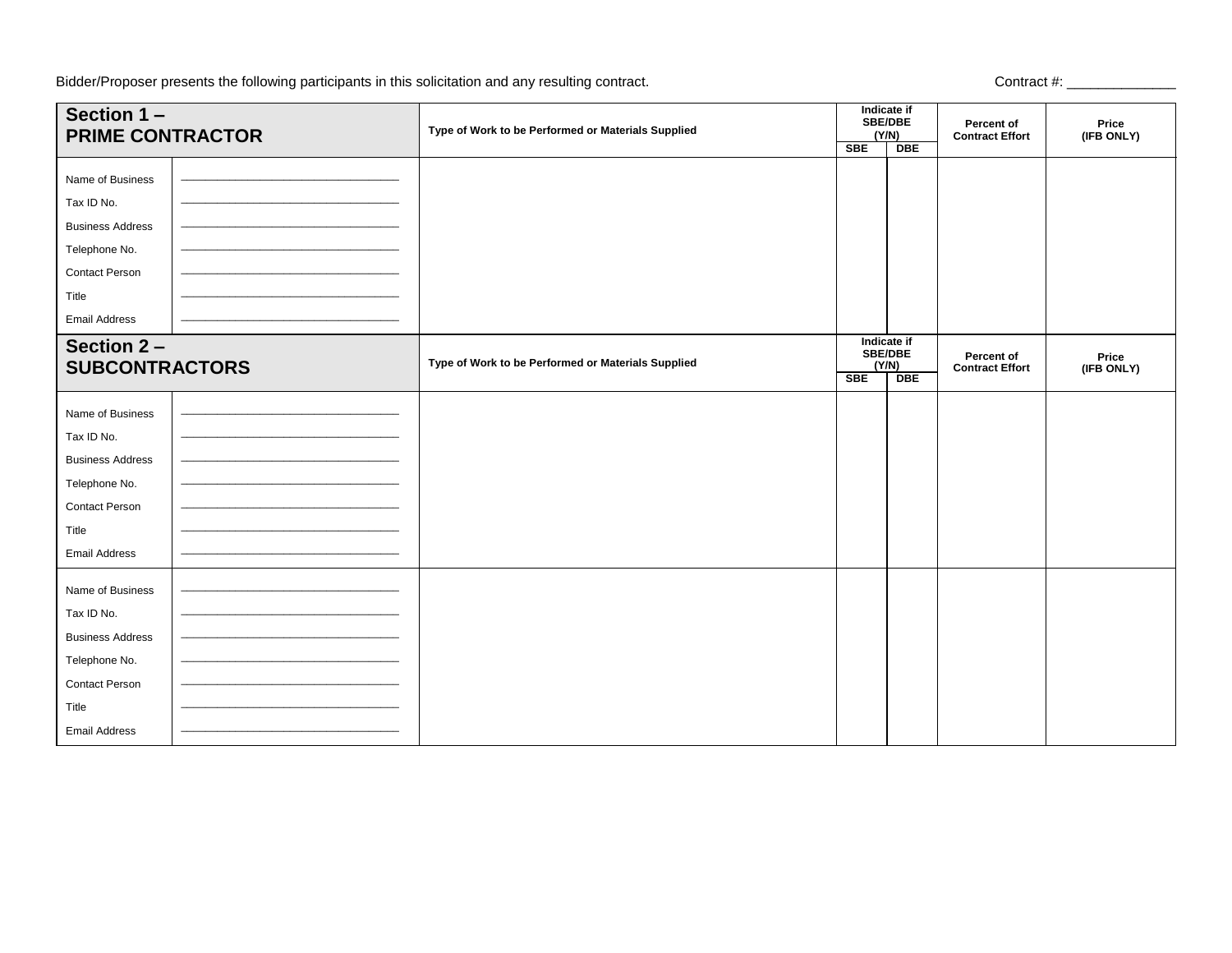Bidder/Proposer presents the following participants in this solicitation and any resulting contract.

| Section 3-<br><b>SUPPLIERS - MANUFACTURERS</b><br>100% |  | Counts for 100% toward small business goal when purchased from small business manufacturer (see Instructions to Bidders/Proposers). |  |                                        |                                                |                     |  |
|--------------------------------------------------------|--|-------------------------------------------------------------------------------------------------------------------------------------|--|----------------------------------------|------------------------------------------------|---------------------|--|
|                                                        |  | Type of Work to be Performed or Materials Supplied<br><b>SBE</b>                                                                    |  | Indicate if<br><b>SBE/DBE</b><br>(Y/N) | Percent of<br><b>Contract Effort</b><br>(100%) | Price<br>(IFB ONLY) |  |
|                                                        |  |                                                                                                                                     |  | <b>DBE</b>                             |                                                |                     |  |
| Name of Business                                       |  |                                                                                                                                     |  |                                        |                                                |                     |  |
| Tax ID No.                                             |  |                                                                                                                                     |  |                                        |                                                |                     |  |
| <b>Business Address</b>                                |  |                                                                                                                                     |  |                                        |                                                |                     |  |
| Telephone No.                                          |  |                                                                                                                                     |  |                                        |                                                |                     |  |
| Contact Person                                         |  |                                                                                                                                     |  |                                        |                                                |                     |  |
| Title                                                  |  |                                                                                                                                     |  |                                        |                                                |                     |  |
| <b>Email Address</b>                                   |  |                                                                                                                                     |  |                                        |                                                |                     |  |
| Name of Business                                       |  |                                                                                                                                     |  |                                        |                                                |                     |  |
| Tax ID No.                                             |  |                                                                                                                                     |  |                                        |                                                |                     |  |
| <b>Business Address</b>                                |  |                                                                                                                                     |  |                                        |                                                |                     |  |
| Telephone No.                                          |  |                                                                                                                                     |  |                                        |                                                |                     |  |
| Contact Person                                         |  |                                                                                                                                     |  |                                        |                                                |                     |  |
| Title                                                  |  |                                                                                                                                     |  |                                        |                                                |                     |  |
| <b>Email Address</b>                                   |  |                                                                                                                                     |  |                                        |                                                |                     |  |
| Name of Business                                       |  |                                                                                                                                     |  |                                        |                                                |                     |  |
| Tax ID No.                                             |  |                                                                                                                                     |  |                                        |                                                |                     |  |
| <b>Business Address</b>                                |  |                                                                                                                                     |  |                                        |                                                |                     |  |
| Telephone No.                                          |  |                                                                                                                                     |  |                                        |                                                |                     |  |
| <b>Contact Person</b>                                  |  |                                                                                                                                     |  |                                        |                                                |                     |  |
| Title                                                  |  |                                                                                                                                     |  |                                        |                                                |                     |  |
| <b>Email Address</b>                                   |  |                                                                                                                                     |  |                                        |                                                |                     |  |